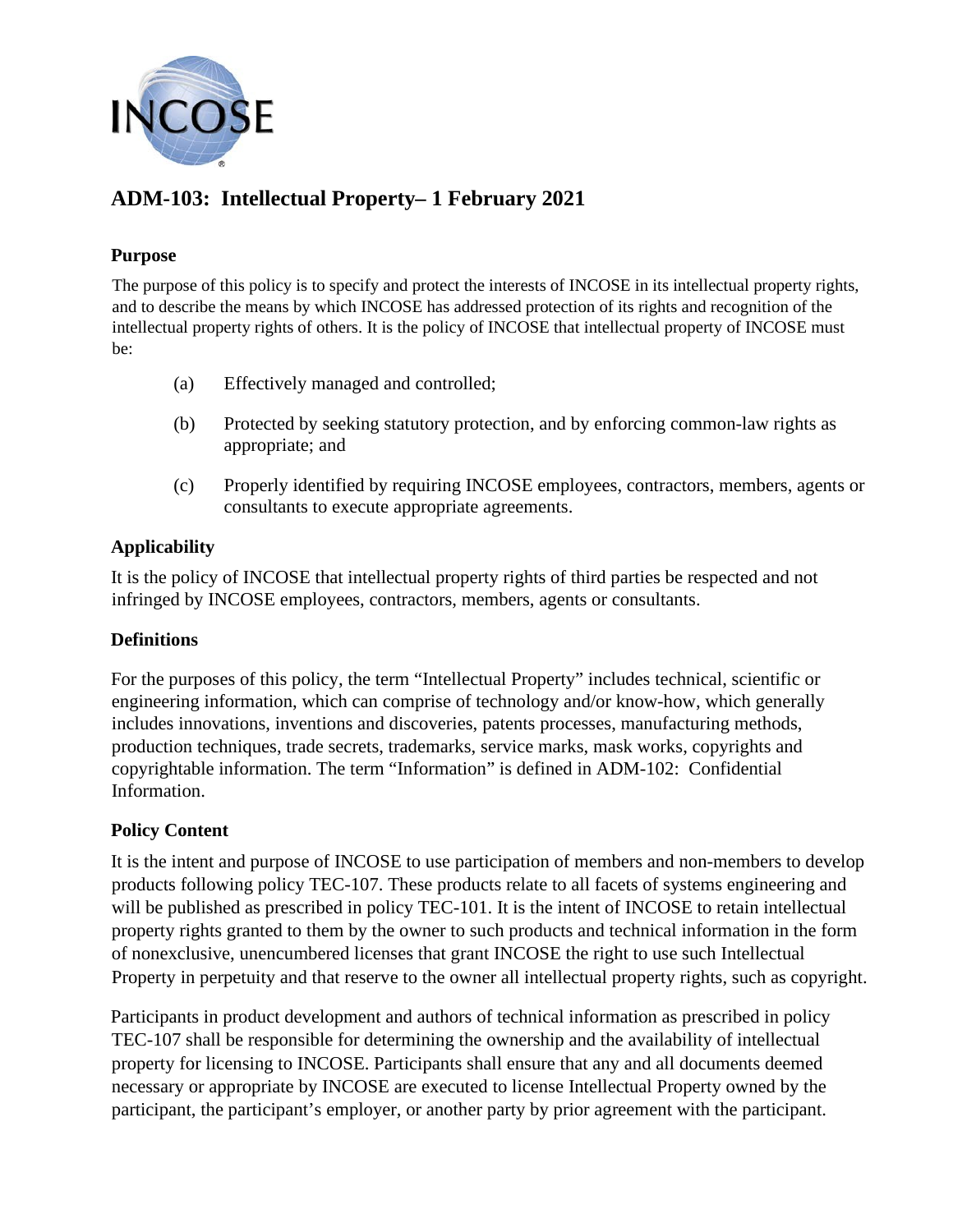

It is the responsibility of the President to personally, or through a designee, review and execute or approve for execution, on behalf of INCOSE, all proposed agreements or arrangements involving the licensing, sale, exchange, or other transfer of rights in intellectual property; and ensure that such designee will be a primary participant, when deemed appropriate, in any negotiation or discussions relating thereto. INCOSE shall establish procedures and standards for preparation and use of appropriate documents for the purpose of obtaining authorization to license intellectual property rights for use by INCOSE. INCOSE shall retain legal counsel as necessary to provide guidance on the application of this policy to particular circumstances; and provide clauses to be used in contracts and consultant agreements and approve modifications or exceptions to such clauses on a case-bycase basis

This authorization to use material covered by this policy may be granted by any of three (3) means:

- (a) Universal agreement executed by the intellectual property rights holder that authorizes product team members to incorporate material into INCOSE products or services;
- (b) An agreement specific to the scope of a particular product, executed by the intellectual property rights holder that authorizes project team members to incorporate material into INCOSE; or
- (c) Specific publication clearance for a specific item, obtained according to the normal publications' clearance process to which a contributor is subject.

## **Consequences of Non-Compliance**

Any violation of this policy shall be grounds for disciplinary action, up to and including dismissal from membership in or employment by INCOSE. Perceived INCOSE benefit shall not be accepted as justification for non-compliance with this policy.

### **Related Policies**

ADM-102: Confidential Information

TEC-101 Sale & Distribution of INCOSE Technical Products

TEC-107 INCOSE Technical Product & Services Development & Deployment

### **Related Procedures, Templates, and Forms**

PUB-FORM-01: INCOSE Intellectual Property Release Form for Authors

PUB-FORM-02: INCOSE Intellectual Property Release Form for Government